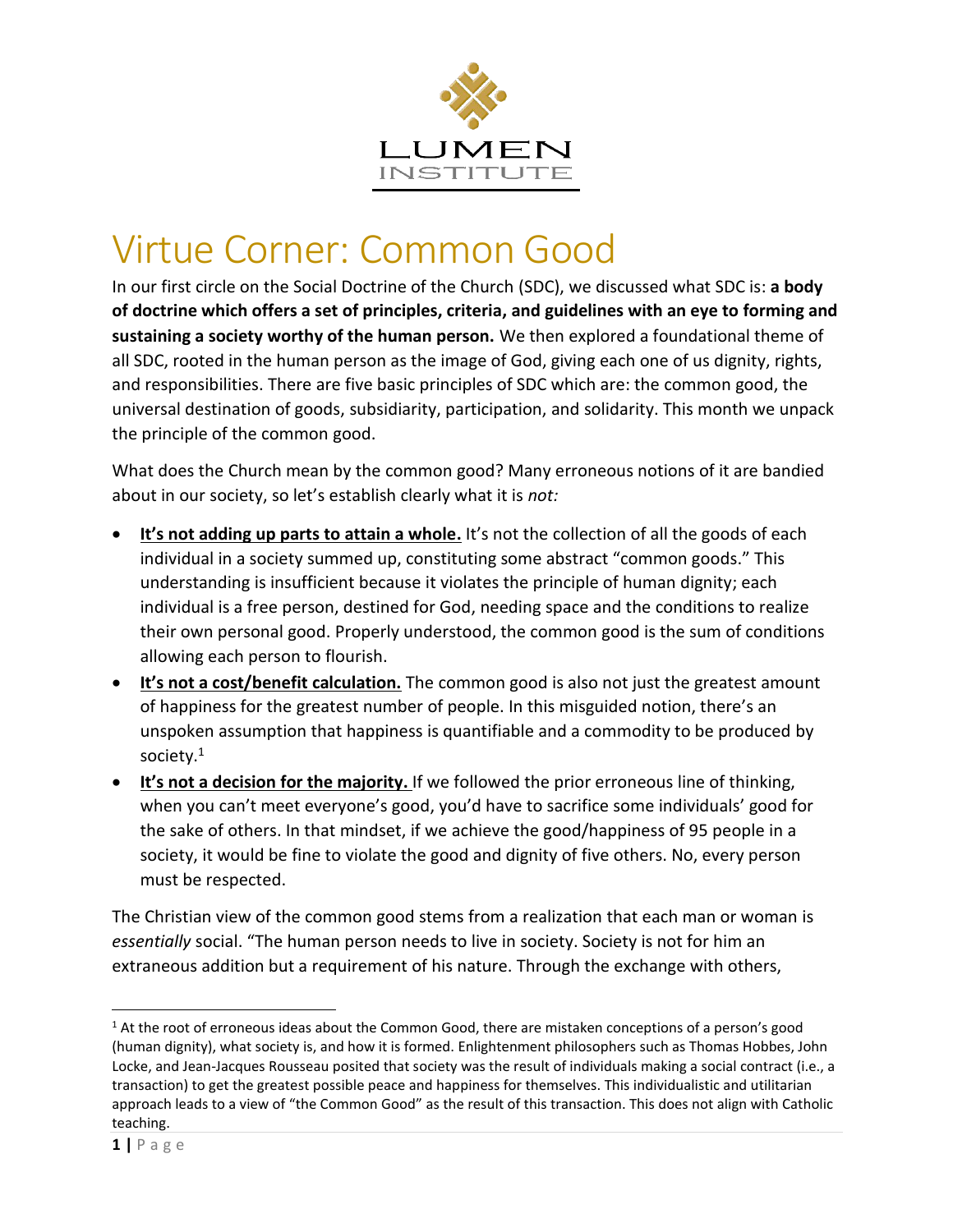mutual service and dialogue with his brethren, man develops his potential; he thus responds to his vocation" (Catechism of the Catholic Church #1879). Society emerges as the fruit of us fulfilling our God-given nature, not primarily as a social contract.

The Catechism (#1906) defines the Common Good as "**the sum total of social conditions which allow people as groups or individuals to reach their fulfillment more easily and more fully**"**.** Let's break this down:

- 1. "The sum total of social conditions." This is the basis for equal opportunity. It entails a level playing field where each person has a chance to thrive and succeed.
- 2. "Which allow people as groups or individuals to reach their fulfillment." The fair conditions are oriented to foster flourishing, creating, building, and ordering the world. Remember the mandate of God to Adam to cultivate the garden and bring order. In this conception, both individual and social flourishing are organically linked, not opposed to one against the other.
- 3. "More easily and more fully." This indicates a dynamic nature. Society should positively foster the conditions to make it easier for each person to flourish. We seek a society where it is easier to be good, not harder to be good. To flourish means to live full alive within our God-given human dignity and in his will.

The *Compendium of the Social Doctrine of the Church* offers us several numbers to complement what is said above.

*166. The demands of the common good are (…) above all the commitment to peace, the organization of the State's powers, a sound juridical system, the protection of the environment, and the provision of essential services to all, some of which are at the same time human rights: food, housing, work, education and access to culture, transportation, basic health care, the freedom of communication and expression, and the protection of religious freedom. Nor must one forget the contribution that every nation is required in duty to make towards a true worldwide cooperation for the common good of the whole of humanity and for future generations also.* 

*167. The common good therefore involves all members of society, no one is exempt from cooperating, according to each one's possibilities, in attaining it and developing it. (...) Everyone also has the right to enjoy the conditions of social life that are brought about by the quest for the common good. The teaching of Pope Pius XI is still relevant: "the distribution of created goods, which, as every discerning person knows, is laboring today under the gravest evils due to the huge disparity between the few exceedingly rich and the unnumbered propertyless, must be effectively called back to and brought into conformity with the norms of the common good, that is, social justice".*

168. The responsibility for attaining the common good, besides falling to individual *persons, belongs also to the State, since the common good is the reason that the political authority exists. The State, in fact, must guarantee the coherency, unity and organization of the civil society of which it is an expression, in order that the common good may be attained with the contribution of every citizen. The individual person, the*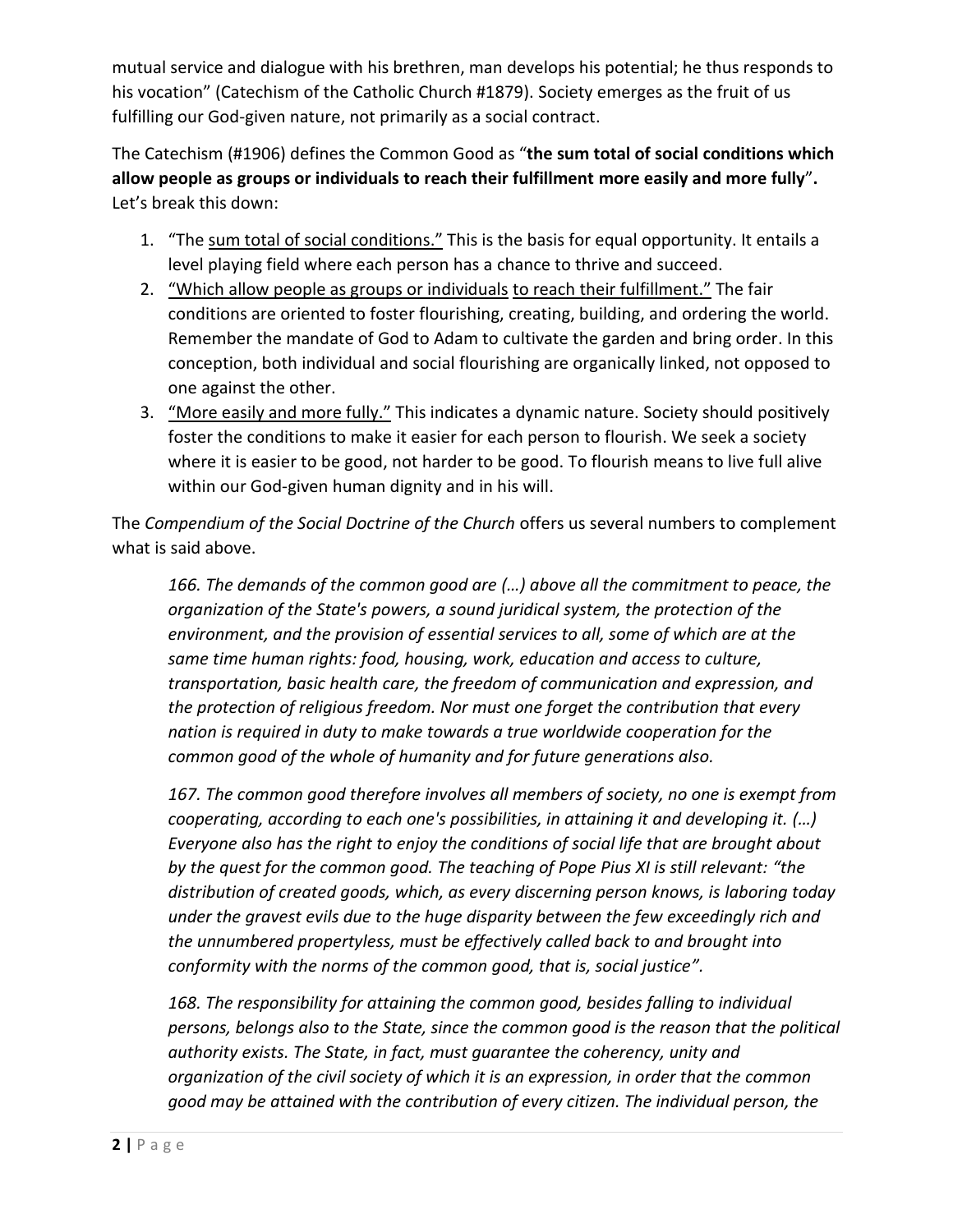*family or intermediate groups are not able to achieve their full development by themselves for living a truly human life. Hence the necessity of political institutions, the purpose of which is to make available to persons the necessary material, cultural, moral and spiritual goods. (…)* 

*169. To ensure the common good, the government of each country has the specific duty to harmonize the different sectoral interests with the requirements of justice. (This is), in fact, one of the most delicate tasks of public authority. Moreover, it must not be forgotten that in the democratic State, where decisions are usually made by the majority of representatives elected by the people, those responsible for government are required to interpret the common good of their country not only according to the guidelines of the majority but also according to the effective good of all the members of the community, including the minority.*

## **Scripture**

"When the Son of Man comes in his glory, and all the angels with him, he will sit upon his glorious throne, and all the nations will be assembled before him. And he will separate them one from another, as a shepherd separates the sheep from the goats. He will place the sheep on his right and the goats on his left. Then the king will say to those on his right, 'Come, you who are blessed by my Father. Inherit the kingdom prepared for you from the foundation of the world. For I was hungry and you gave me food, I was thirsty and you gave me drink, a stranger and you welcomed me, naked and you clothed me, ill and you cared for me, in prison and you visited me.' Then the righteous will answer him and say, 'Lord, when did we see you hungry and feed you, or thirsty and give you drink? When did we see you a stranger and welcome you, or naked and clothe you? When did we see you ill or in prison, and visit you?' And the king will say to them in reply, 'Amen, I say to you, whatever you did for one of these least brothers of mine, you did for me.' Then he will say to those on his left, 'Depart from me, you accursed, into the eternal fire prepared for the devil and his angels. For I was hungry and you gave me no food, I was thirsty and you gave me no drink, a stranger and you gave me no welcome, naked and you gave me no clothing, ill and in prison, and you did not care for me.' Then they will answer and say, 'Lord, when did we see you hungry or thirsty or a stranger or naked or ill or in prison, and not minister to your needs?' He will answer them, 'Amen, I say to you, what you did not do for one of these least ones, you did not do for me.'"

Matthew 25:31-46

## Questions for Discussion

*This is passage is entitled "The Judgement of the Nations" and shares in detail how God will call all peoples at the end of time and judge them. His criteria connect with how we treated one another, how we cared for basic needs, or how we neglected to do so. There is a clear link between our eternal salvation and our dealings with one another, i.e., the common good.* 

1. According to this Scripture passage, how are our dealings with others connected to personal salvation?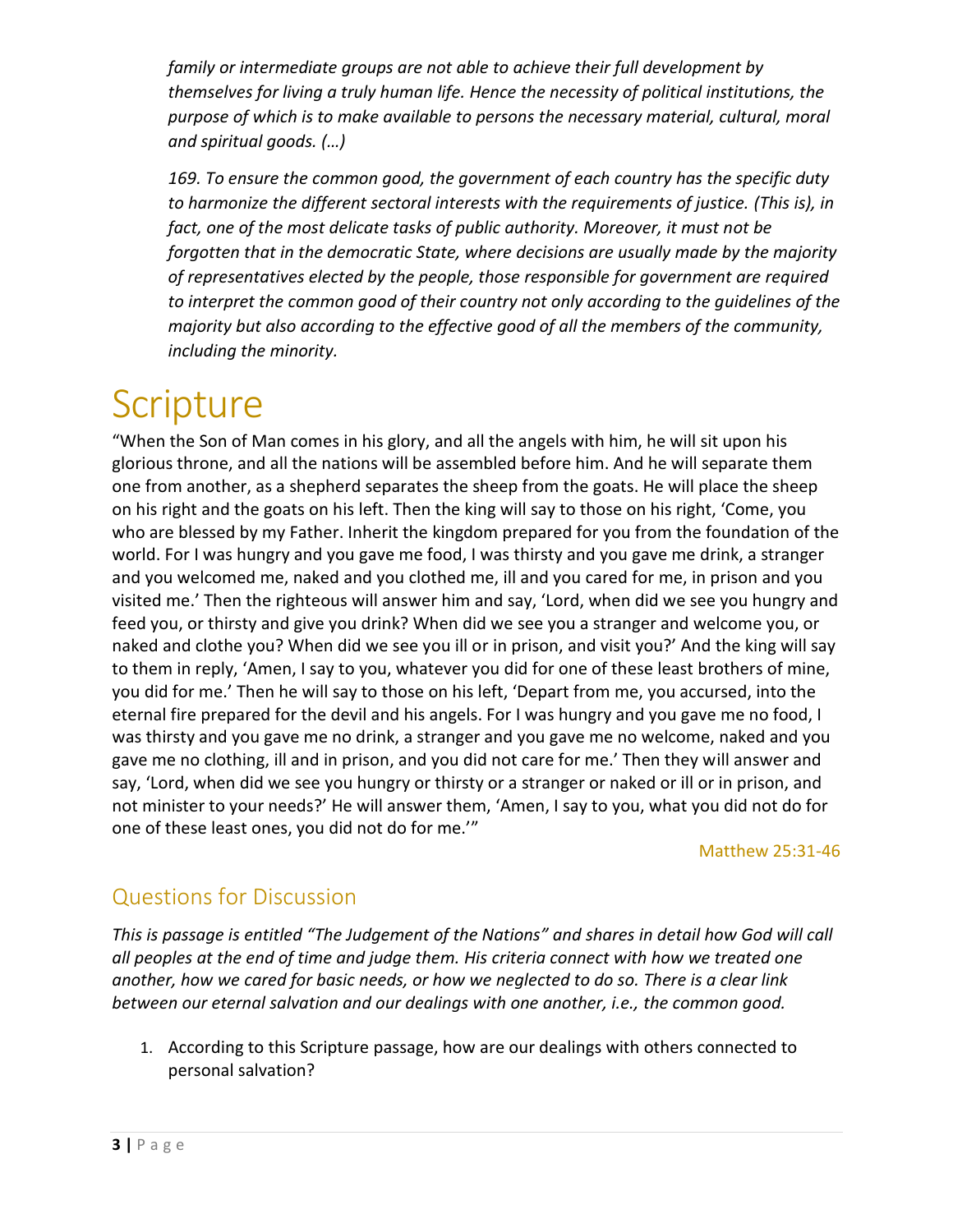- 2. Are there "sins of society" or "structures of sin" that limit human flourishing, for which we share some collective guilt? What might some of those sins or structures be in our society?
- 3. How does a just society whether it be a family, business organization, or civil society promote the common good?
- 4. What have you done in your company to promote the common good, i.e., conditions to help your employees flourish?
- 5. How does this passage connect human dignity, the common good, and eternal salvation?

### Inspiring Quote

"The common good of society is not an end in itself; it has value only in reference to attaining the ultimate ends of the person and the universal common good of the whole of creation. God is the ultimate end of his creatures and for no reason may the common good be deprived of its transcendent dimension, which moves beyond the historical dimension while at the same time fulfilling it. (...) Our history — the personal and collective effort to elevate the human condition — begins and ends in Jesus: thanks to him, by means of him and in light of him every reality, including human society, can be brought to its Supreme Good, to its fulfillment. A purely historical and materialistic vision would end up transforming the common good into simple socio-economic well-being, without any transcendental goal, that is, without its most intimate reason for existing."

#### Compendium of the Social Doctrine of the Church, n. 170

# Case Study

"Dorothy Day remains the conscience of American Catholicism... with a dual passion for social *justice and intimacy with God."* --The Atlantic

Even before her death in 1980 at the age of 83, the Servant of God, Dorothy Day was already being considered a future saint in the Catholic Church. This Brooklyn born former communist and anarchist, social activist and both Church critic and Church lover may soon join the company of those she so admired: St. Francis of Assisi and St. Teresa of Avila.

The story of Dorothy Day reflects all her complexities, devotion and contradictions. As a child she survived the great San Francisco earthquake. As a young adult in Chicago she fell in love, had an abortion, married, divorced and twice attempted suicide. She moved to New York City, rejected religion and had a child out of wedlock. In Greenwich Village she shared stories and drank whiskey with her writer friend, Eugene O'Neill. And through it all, she continued to develop her skills as a writer.

But in 1932, Day befriended Peter Maurin, a De la Salle Brother, who introduced her to Catholic social teaching and her life took a dramatic turn. Soon after, the two began the Catholic Worker movement. It launched first as a newspaper with an initial run of 2,500. Within a few years -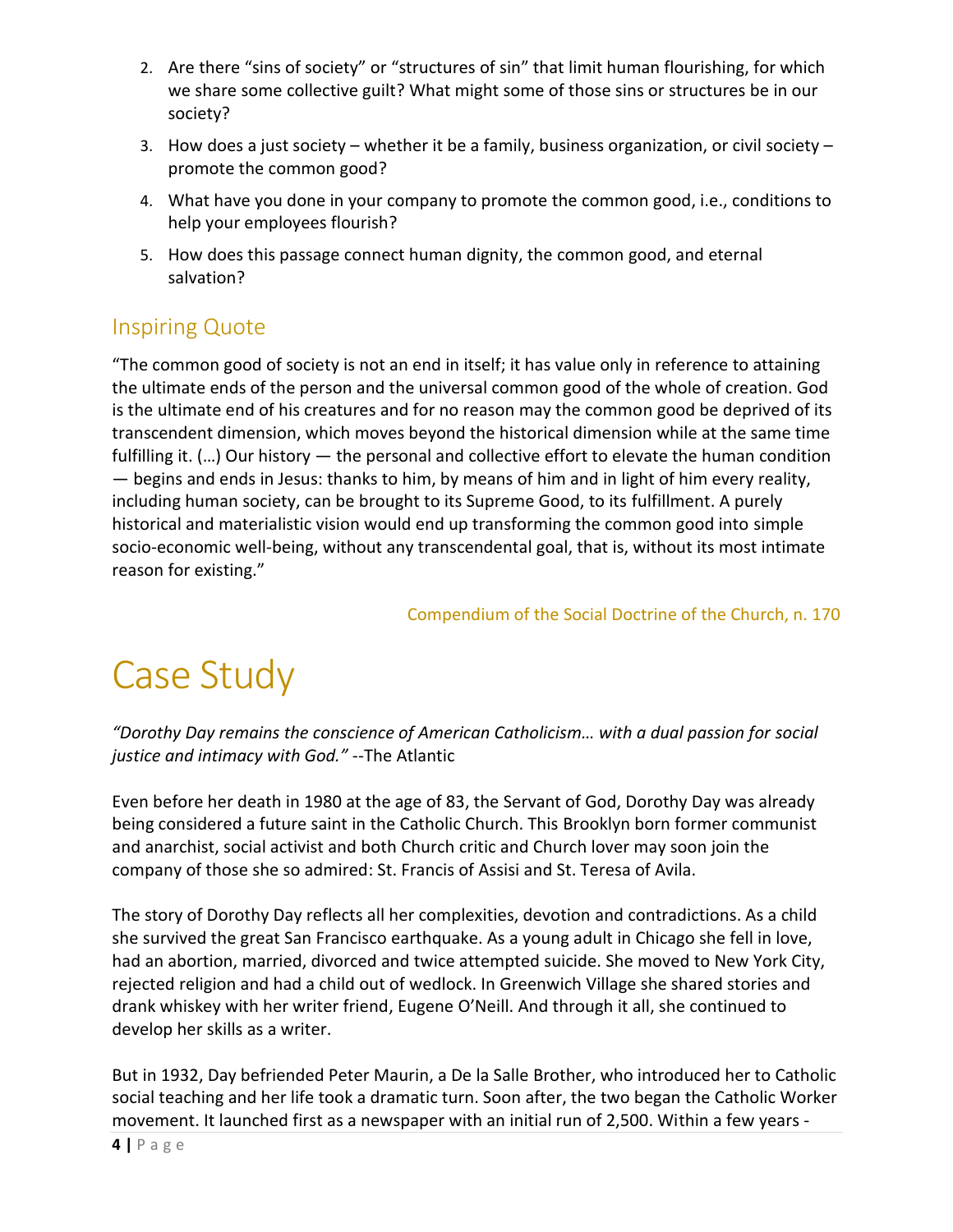despite the Great Depression - circulation grew to 100,000. The paper's principal competitor in distribution and ideology was the Communist [Daily Worker.](https://en.wikipedia.org/wiki/Daily_Worker) Day opposed its atheism, its advocacy of "class hatred" and violent revolution, and its opposition to private property. The first issue of the Catholic Worker asked: "Is it not possible to be radical and not atheist?"

In her 1952 autobiography, *[The Long Loneliness](https://en.wikipedia.org/wiki/The_Long_Loneliness)* , Day describes serving the poor on a daily basis as anything but romantic. She shares how difficult it is to love people who accept charity but offer no expression of gratitude. Some can be disruptive and foul-tempered. Day was a small, prayerful woman who attended Mass every morning, but meekness was never in her nature.

Over the years the *Catholic Worker* remained committed to the principals of non-violent resistance. During World War II they were widely condemned and during the Cold War there were questions about communist affiliations. Throughout it all Dorothy Day held firm. Day wrote in one of her memoirs: "I had a conversation with [John Spivak,](https://en.wikipedia.org/wiki/John_Spivak) the Communist writer, a few years ago, and he said to me, "How can you believe? How can you believe in the Immaculate Conception, in the Virgin birth, in the Resurrection?" I could only say that I believe in the Roman Catholic Church and all she teaches. I have accepted Her authority with my whole heart. At the same time, I want to point out to you that we are taught to pray for final perseverance. We are taught that faith is a gift, and sometimes I wonder why some have it, and some do not." Dorothy Day has been accepted by the Catholic Church as a "Servant of God," the first step toward official sainthood.

## Questions for Discussion

- 1. Dorothy Day felt a strong call to serve the poor, the worker and pursue social structures to help them via nonviolent means. Why are saints confused with or accused as nonconformists?
- 2. What are some aspects of the common good that our current society lacks and to which Dorothy Day would rally to change?
- 3. One aspect of the common good is the spiritual good of the human person. How can you further promote the flourishing of this aspect of the persons in your family or work environment?
- 4. Are there ways in which your family, work or local society frustrate the good of individuals? How can you respond to address those?